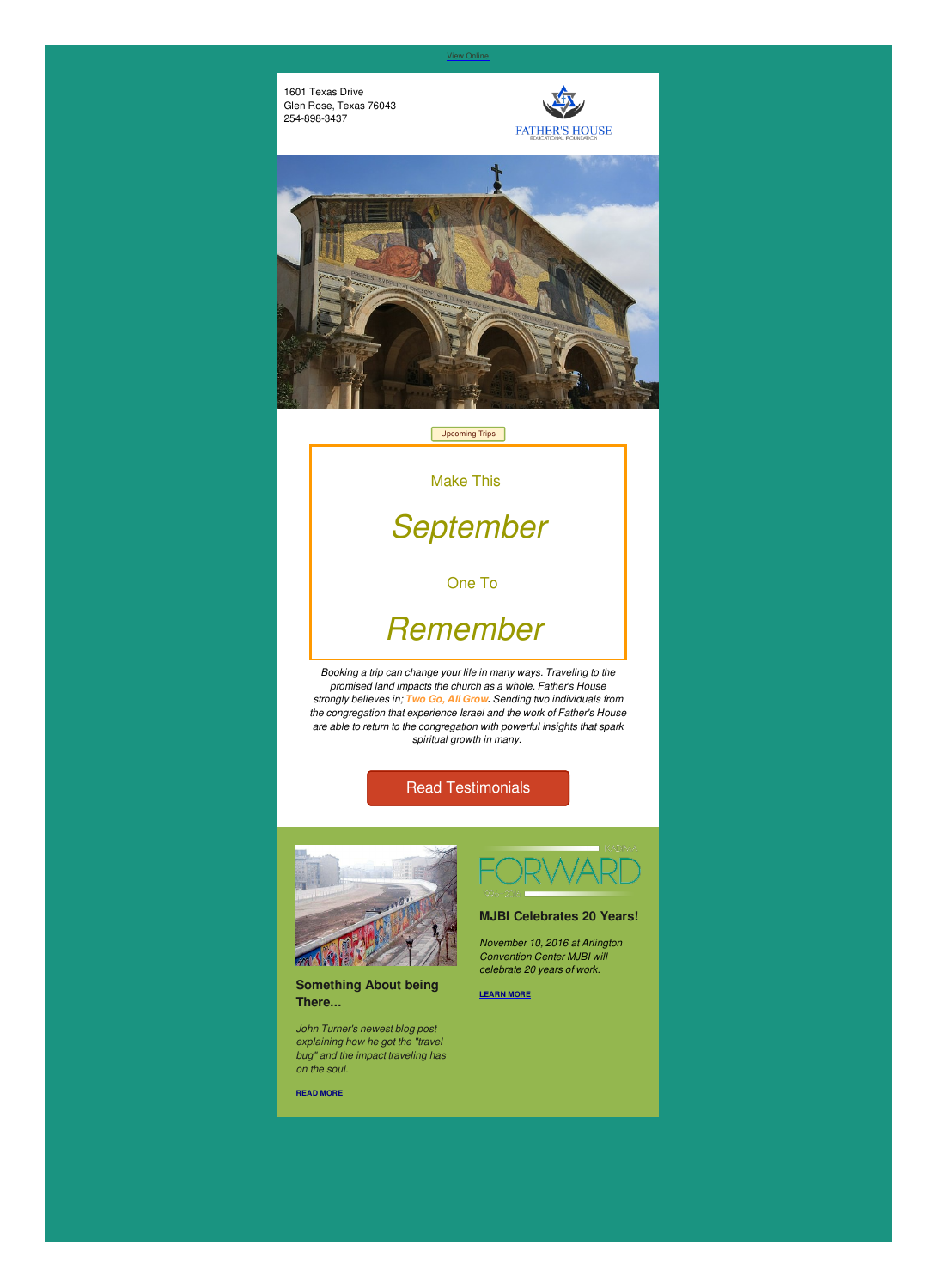#### **DAVAO CITY BOMBING**

*Our foundation has supported Living Stones orphanage in Davao City Philippines for many years now. Just a few days ago, there was a terrorist bombing in the city. Thankfully the staff and children of the orphanage were not hurt.*

**READ [MORE](http://fathershousefoundation.com/2016/09/06/davao-city-bombing/)**





**PHOTOS OF**

**ISRAEL**

*Over 6000 photos from previous trips to Israel. Immerse yourself in captivating photos taken from multiple*

*trips.*

**[VIEW](https://www.flickr.com/photos/fhef/) NOW**

### **YOUR NAME AT GILGAL?**

*The Father's House Educational Foundation in partnership with the Moreshet (Heritage) Foundation would like to display the name of your family, congregation, school, business, or organization at the Gilgal Education Center in appreciation of your support.Sponsorships range from prayer to \$250,000+*

**BECOME A [SPONSOR](http://www.gilgalvisitorcenter.org/wp/more-inf/)**